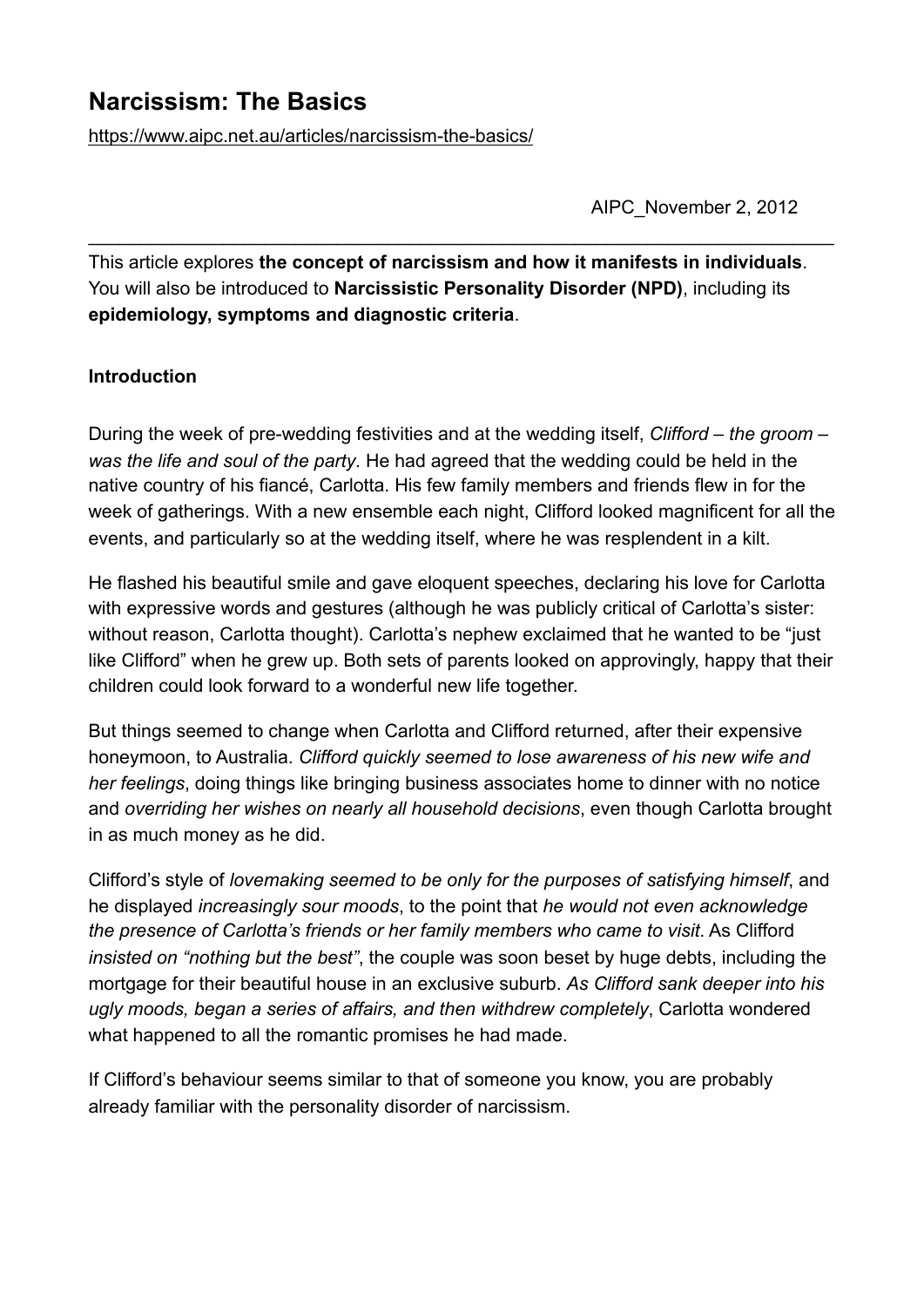# **Definition and a few facts**

**Narcissistic personality disorder (NPD)** is a disorder in which individuals seem to have an inflated sense of their own importance and an unrealistically deep need for admiration. A person with NPD is majorly preoccupied with issues of power, personal adequacy, prestige, and vanity. He or she lacks empathy and exudes a sense of superiority, but beneath the mask of super-confidence rests an extremely fragile self-esteem.

Individuals with NPD are insensitive to others' feelings, but crumple at the slightest hint of criticism to themselves. **Heinz Kohut formulated the construct of narcissism in 1968**; it was called "**megalomania**" before then. The condition is similar to **egocentrism** (Mayo Clinic, 2011; Wikipedia, 2012).

# **Epidemiology**

The lifetime prevalence of NPD is estimated at 6.2 percent in the general population, 9.4 percent among people age 20 to 29 (Miller & Campbell, 2010), and up to **16 percent in clinical populations**. Fifty to 75 percent of those with the NPD diagnosis are men (Groopman and Cooper, 2006). Studies conducted in 2009 (Twenge and Campbell) suggested that the incidence of NPD has more than doubled in the US in the last 10 years.

#### **Symptoms/ Diagnostic criteria**

**The DSM – IV (replaced in 2013 with the DSM – V)** talks about NPD as "**a pervasive pattern of grandiosity (in fantasy or behaviour), need for admiration, and lack of empathy,** beginning by early adulthood and present in a variety of contexts, as indicated by five or more of the following:

- **Has a grandiose sense of self-importance,** exaggerating achievements and skills and expecting to be recognized as superior without commensurate achievements
- I**s preoccupied with fantasies of unlimited success, power, brilliance, beauty, or ideal love**
- **Believes that he or she is "special" and unique** and can only be understood by, or should associate with, other high-status people (or institutions)
- **Requires excessive admiration**
- **Has a sense of entitlement**, i.e., unreasonable expectations of especially favorable treatment or automatic compliance with his or her expectations
- **Is interpersonally exploitative,** i.e., takes advantage of others to achieve his or her own ends
- **Lacks empathy:** is unwilling to recognize or identify with the feelings and needs of others
- **Is often envious of others** or believes that others are envious of him or her
- **Shows arrogant, haughty behaviours or attitudes.**"

(American Psychiatric Association, 2000, p 294).